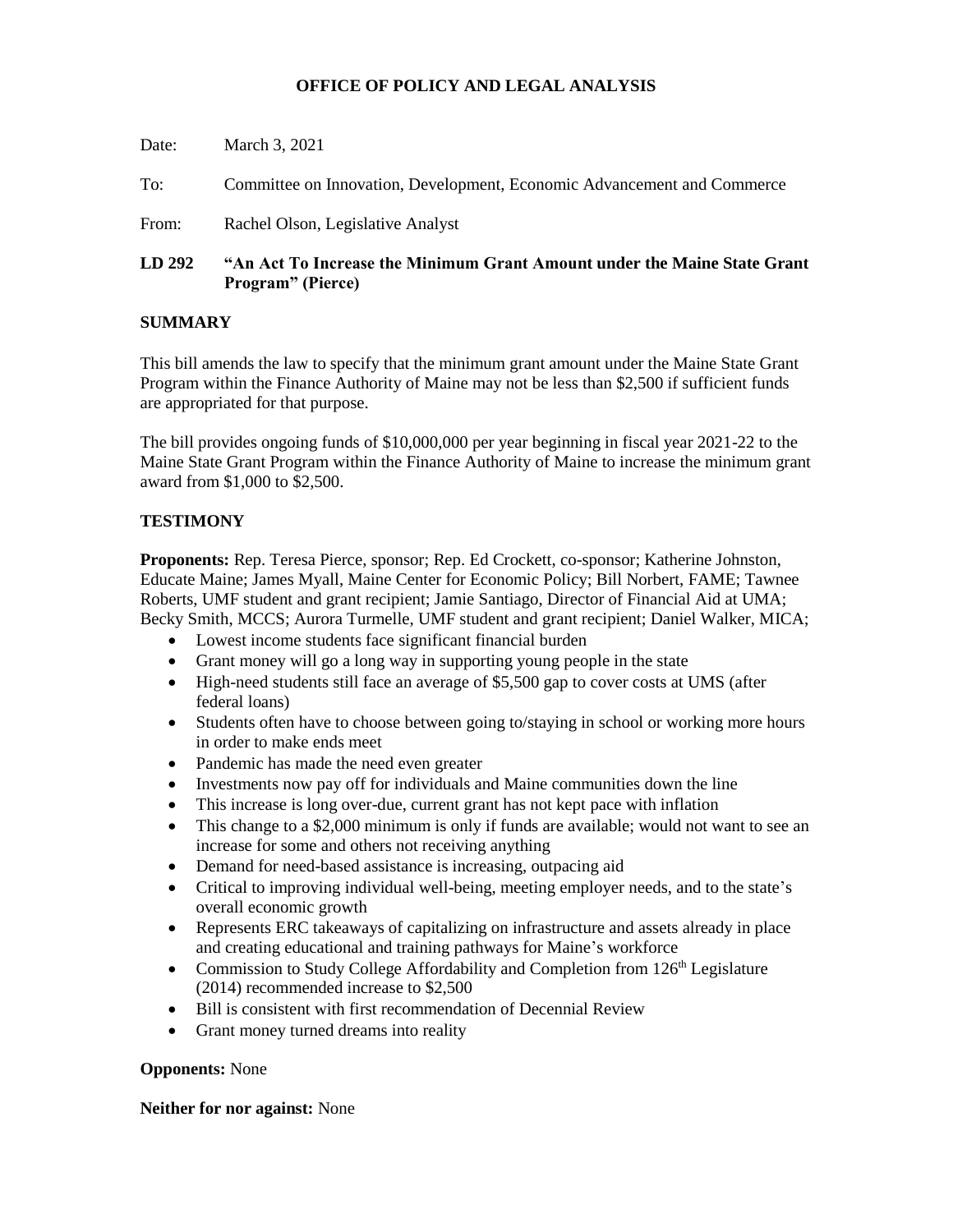## **INFORMATION REQUESTS:**

• The Maine State Grant award for full-time students was increased from \$1,000 to \$1,500 in academic year 2015-2016 (July 1, 2015 – June 30, 2016)

### **ADDITIONAL INFORMATION:**

• [FAME's Decennial Review of the Maine State Grant Program](Decennial%20Review%20of%20the%20Maine%20State%20Grant%20Program%20(PDF).pdf)

#### **FISCAL IMPACT:**

- [Fiscal Note Required](http://www.mainelegislature.org/legis/bills/bills_130th/fiscalpdfs/FN029201.pdf)
	- o *Fiscal Detail and Notes*: This bill includes ongoing General Fund appropriations of \$10,000,000 per year beginning in fiscal year 2021-22 to the Student Financial Assistance Programs within the Finance Authority of Maine to increase the minimum grant award for the Maine State Grant Program from \$1,000 to \$2,500.

#### **LINKS:**

- **[LD 292](http://www.mainelegislature.org/legis/bills/getPDF.asp?paper=HP0205&item=1&snum=130)**
- **[Title 20-A, Chapter 419-A: Maine State Grant Program](http://legislature.maine.gov/legis/statutes/20-A/title20-Ach419-Asec0.html)**

#### **Statute of reference**

#### **§11614. Determination of grants**

Grants to eligible students must be determined as follows, subject to the limitations set forth in section 11613.

**1. Priority for awards of grants.** Students with the lowest expected family contributions must be given priority over all other eligible students for the awards of grants.

**2. Minimum amount.** It is the intent of the Legislature that grants awarded under this chapter, except as provided in subsections 4, 5 and 6, may not be less than \$1,000. The authority may establish by rule increased grant amounts for students attending their 2nd, 3rd and 4th years, or the equivalents thereof, at institutions of higher education. Rules adopted pursuant to this subsection are routine technical rules as defined in Title 5, chapter 375, subchapter 2-A.

#### **3. Scholarships for students attending private institutions.**

**4. Prorated grants.** A grant recipient whose course load is reduced from full time is entitled to receive a grant prorated for that term of the recipient's enrollment.

**5. Withdrawal.** If a recipient of a grant withdraws from an institution and the student is entitled to a refund of tuition, fees or other charges, the institution shall make a refund payment directly to the authority in accordance with the institution's refund policy.

**6. Safety net.** Notwithstanding the provisions of this section, the authority may not allocate less in grants under this chapter for students attending the University of Maine System, the Maine Maritime Academy, the Maine Community College System and private postsecondary institutions than was allocated for students in each of those institutions or groups of institutions of higher education in 1988-89.

**7. Part-time students.** The authority may allocate grants to eligible part-time students. The authority must establish eligibility criteria by rulemaking pursuant to the Maine Administrative Procedure Act.